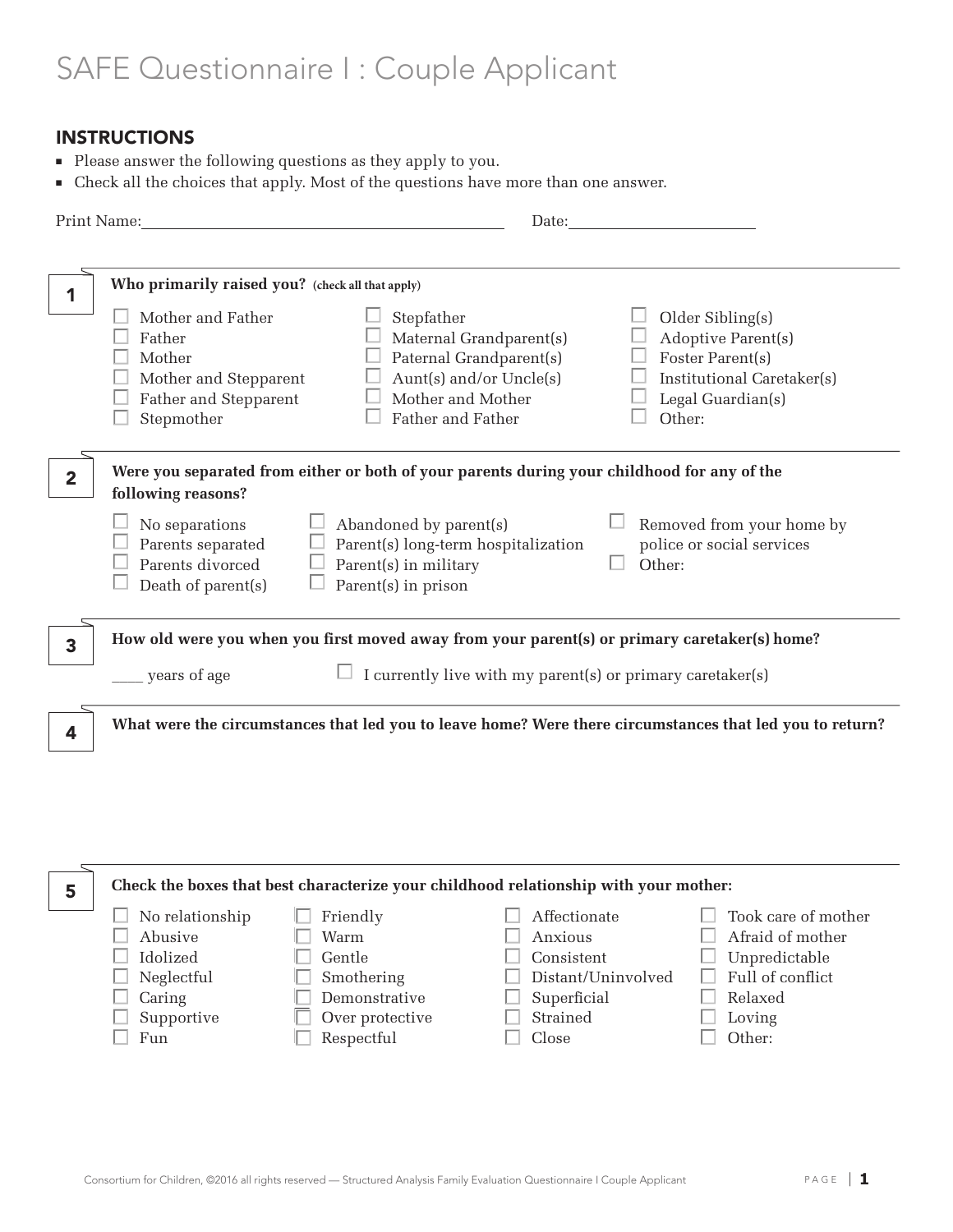| 6  |                                                                                                             | Check the boxes that best characterize your childhood relationship with your father:       |                                                                                                 |                                                                                                                                   |
|----|-------------------------------------------------------------------------------------------------------------|--------------------------------------------------------------------------------------------|-------------------------------------------------------------------------------------------------|-----------------------------------------------------------------------------------------------------------------------------------|
|    | No relationship<br>Abusive<br>Idolized<br>Neglectful<br>Caring<br>Supportive<br>Fun                         | Friendly<br>Warm<br>Gentle<br>Smothering<br>Demonstrative<br>Over protective<br>Respectful | Affectionate<br>Anxious<br>Consistent<br>Superficial<br>Strained<br>Close                       | Took care of father<br>Afraid of father<br>Unpredictable<br>Full of conflict<br>Distant/Uninvolved<br>Relaxed<br>Loving<br>Other: |
| 7  |                                                                                                             | your relationship with your primary caretaker(s)?                                          |                                                                                                 | If you were not primarily raised by your mother and/or father, which of the following best describes                              |
|    | Not applicable<br>Abusive<br>Idolized<br>Neglectful<br>Caring<br>Supportive<br>Fun                          | Friendly<br>Warm<br>Gentle<br>Smothering<br>Demonstrative<br>Over protective<br>Respectful | Affectionate<br>Anxious<br>Consistent<br>Distant/Uninvolved<br>Superficial<br>Strained<br>Close | Took care of primary caretaker<br>Afraid of primary caretaker<br>Unpredictable<br>Full of conflict<br>Relaxed<br>Loving<br>Other: |
| 8  |                                                                                                             | Check the boxes that best describe what your childhood experience was like:                |                                                                                                 |                                                                                                                                   |
|    | Painful<br>Happy<br>Fun<br>Wonderful<br>Exciting<br>Unhappy<br>Carefree                                     | Stable<br>Confusing<br>Frightening<br>Chaotic<br>Lonely<br>Secure<br>Sickly                |                                                                                                 | Traumatic<br>Spoiled<br>Enjoyable<br>Sad<br>Stimulating<br>Difficult to remember<br>Other:                                        |
| 9  | you were a child:                                                                                           |                                                                                            |                                                                                                 | Check the boxes that best describe your parents'/primary caretakers' relationship with each other when                            |
|    | No relationship<br>Divorced<br>Separated<br>Close<br>Happy<br>Fun and playful<br>Distrustful and suspicious | Cold<br>Loving<br>Violent<br>Fulfilling<br>Tense                                           | Full of conflict<br>Domineering/Submissive                                                      | Committed<br>Hostile<br>On again/Off again<br>Supportive<br>Relaxed<br>Affected by alcohol/drug abuse<br>Other:                   |
| 10 | <b>Mother or Primary Caretaker</b>                                                                          | How would you rate your parents'/primary caretakers' ability to manage their lives?        | <b>Father or Primary Caretaker</b>                                                              |                                                                                                                                   |
|    | Very good<br>Good<br>Fair<br>Poor<br>Unknown                                                                |                                                                                            | Very good<br>Good<br>Fair<br>Poor<br>Unknown                                                    |                                                                                                                                   |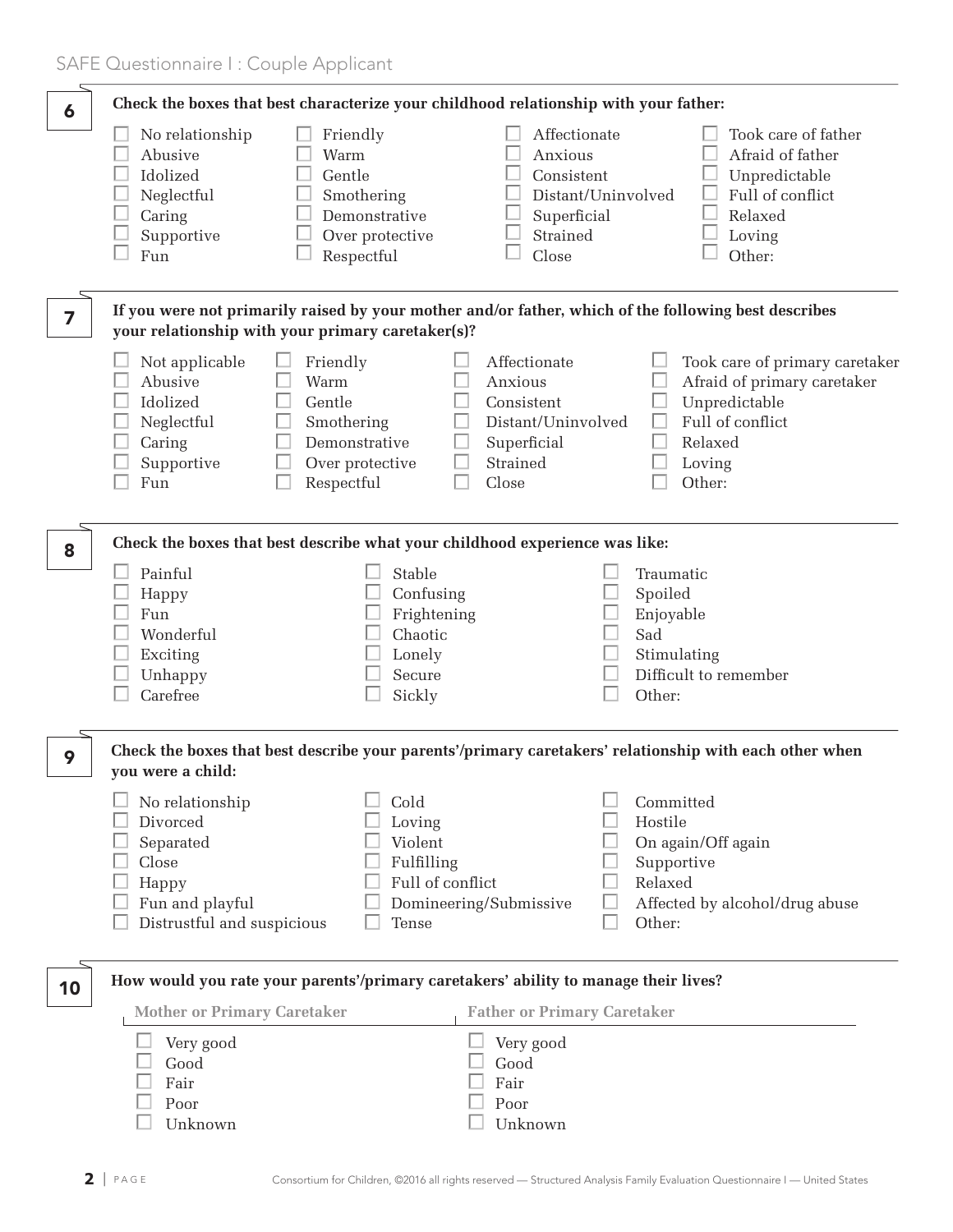#### **Check the boxes that best describe the personal characteristics of your mother or primary caretaker when you were a child:** 11

| Not applicable   | Active              | Moody           | Easy going               |
|------------------|---------------------|-----------------|--------------------------|
| Loving           | Outgoing            | Overly critical | Kind                     |
| Perfectionist    | Generous            | Hardworking     | Self centered            |
| Domineering      | Aggressive          | Flexible        | Unforgiving              |
| Isolated         | Shy                 | Content         | Stubborn                 |
| Happy            | Irresponsible       | Serious         | Irrational               |
| Optimistic       | Pessimistic/Worrier | Compassionate   | Manipulative/Controlling |
| Calm             | Temperamental       | Friendly/Social | Passive                  |
| Violent          | Understanding       | Warm            | Prejudiced               |
| Substance Abuser | Nervous/Anxious     | Supportive      | Emotional                |
| Preoccupied      | Fun/Playful         | Dramatic        | Reassuring               |
| Self-confident   | Rigid               | Irritable       | Other:                   |

## **Check the boxes that best describe the personal characteristics of your father or other primary caretaker when you were a child:**

| Not applicable   | Active              | Moody           | Easy going               |
|------------------|---------------------|-----------------|--------------------------|
| Loving           | Outgoing            | Overly critical | Kind                     |
| Perfectionist    | Generous            | Hardworking     | Self centered            |
| Domineering      | Aggressive          | Flexible        | Unforgiving              |
| <b>Isolated</b>  | Shy                 | Content         | Stubborn                 |
| Happy            | Irresponsible       | Serious         | Irrational               |
| Optimistic       | Pessimistic/Worrier | Compassionate   | Manipulative/Controlling |
| Calm             | Temperamental       | Friendly/Social | Passive                  |
| Violent          | Understanding       | Warm            | Prejudiced               |
| Substance abuser | Nervous/Anxious     | Supportive      | Emotional                |
| Preoccupied      | Fun/Playful         | <b>Dramatic</b> | Reassuring               |
| Self-confident   | Rigid               | Irritable       | Other:                   |

## **Who primarily disciplined you during your childhood?**

- $\Box$  Both parents equally  $\Box$  Maternal grandparent(s)
- 
- 

12

13

- 
- 
- 
- $\Box$  Other:
- $\Box$  Mother  $\Box$  Paternal grandparent(s)
- $\Box$  Father  $\Box$  Aunt and/or uncle
- $\Box$  Stepmother  $\Box$  Foster parent(s)
- $\Box$  Stepfather  $\Box$  Legal guardian(s)
- $\Box$  Older sibling(s)  $\Box$  Primary caretaker(s)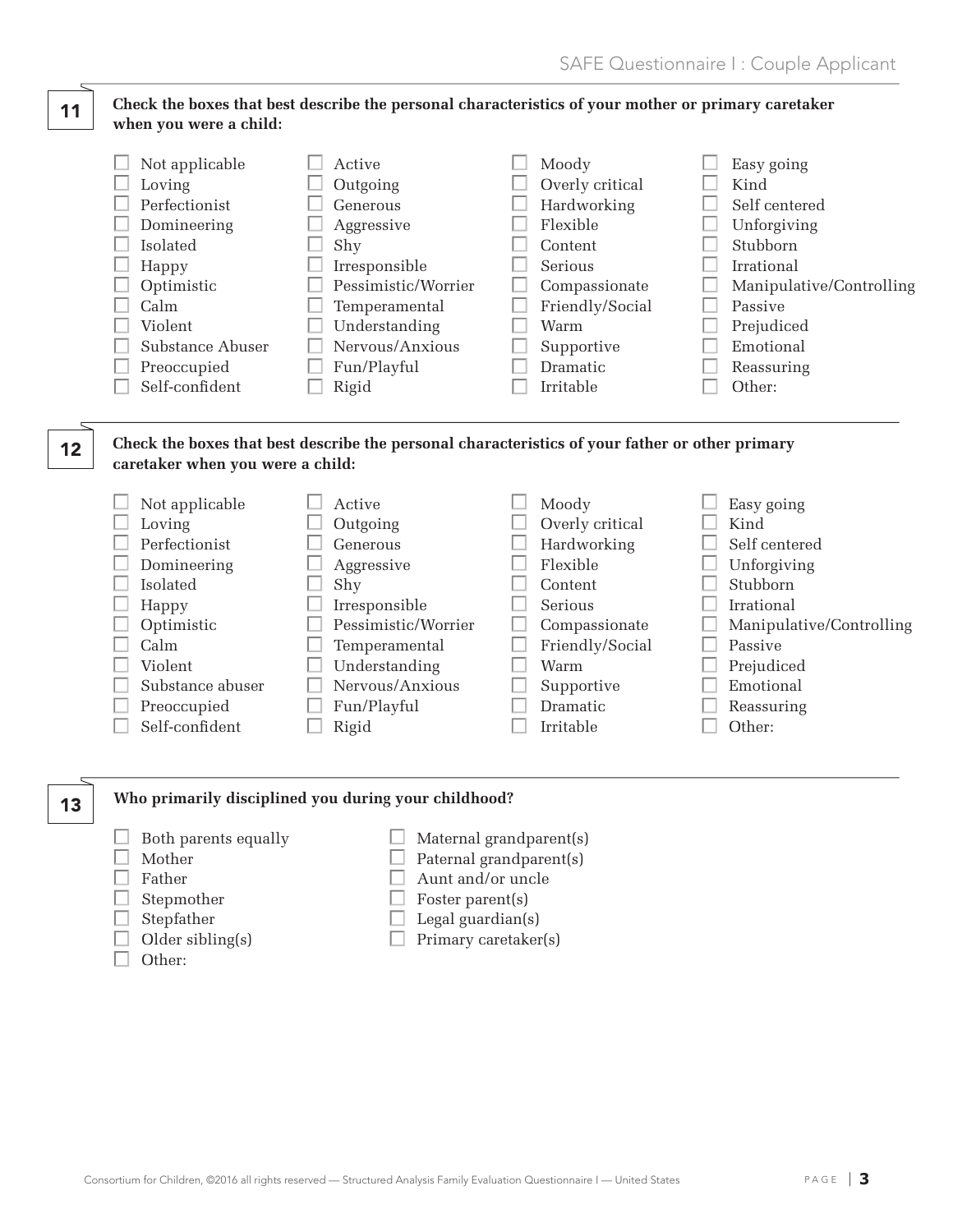## **Check the boxes that best describe the way your parent(s)/primary caretaker(s) disciplined you during your childhood:** 14

| <b>Mother or Primary Caretaker</b>                                                                                                       |                                                                                                                                                                                           | <b>Father or Primary Caretaker</b>                                                                                                                                                   |                                                                                                                                                                                           |
|------------------------------------------------------------------------------------------------------------------------------------------|-------------------------------------------------------------------------------------------------------------------------------------------------------------------------------------------|--------------------------------------------------------------------------------------------------------------------------------------------------------------------------------------|-------------------------------------------------------------------------------------------------------------------------------------------------------------------------------------------|
| Not applicable<br>Consistently<br>Fairly<br>Strictly<br>Leniently<br>Made idle threats<br>Lectured<br>Used time outs<br>Reasoned with me | Praised positive behaviors<br>Shamed<br>Grounded<br>Removed privileges<br>Logical consequences<br>Withheld food<br>Sent me to my room<br>Ignored misbehaviors<br>Used physical restraints | $\Box$ Not applicable<br>Consistently<br>$\Box$ Fairly<br>Strictly<br>$\perp$ Leniently<br>$\Box$ Made idle threats<br>$\perp$ Lectured<br>$\Box$ Used time outs<br>Reasoned with me | Praised positive behaviors<br>Shamed<br>Grounded<br>Removed privileges<br>Logical consequences<br>Withheld food<br>Sent me to my room<br>Ignored misbehaviors<br>Used physical restraints |
| Spanked                                                                                                                                  | Physically punished                                                                                                                                                                       | $\Box$ Spanked                                                                                                                                                                       | Physically punished                                                                                                                                                                       |
| <b>Family Meetings</b>                                                                                                                   | (other than spanking)                                                                                                                                                                     | <b>Family Meetings</b>                                                                                                                                                               | (other than spanking)                                                                                                                                                                     |
| Other:                                                                                                                                   |                                                                                                                                                                                           | Other:                                                                                                                                                                               |                                                                                                                                                                                           |

#### **Check the boxes that represent the personal values held by your parent(s)/primary caretaker(s):** 15

16

**How do your own personal values compare to those of your parent(s)/primary caretaker(s)?**

- $\Box$  Basically share the same values
- $\Box$  Share most of their values
- $\Box$  Share some of their values
- $\Box$  Do not share any of their values
- $\Box$  Don't know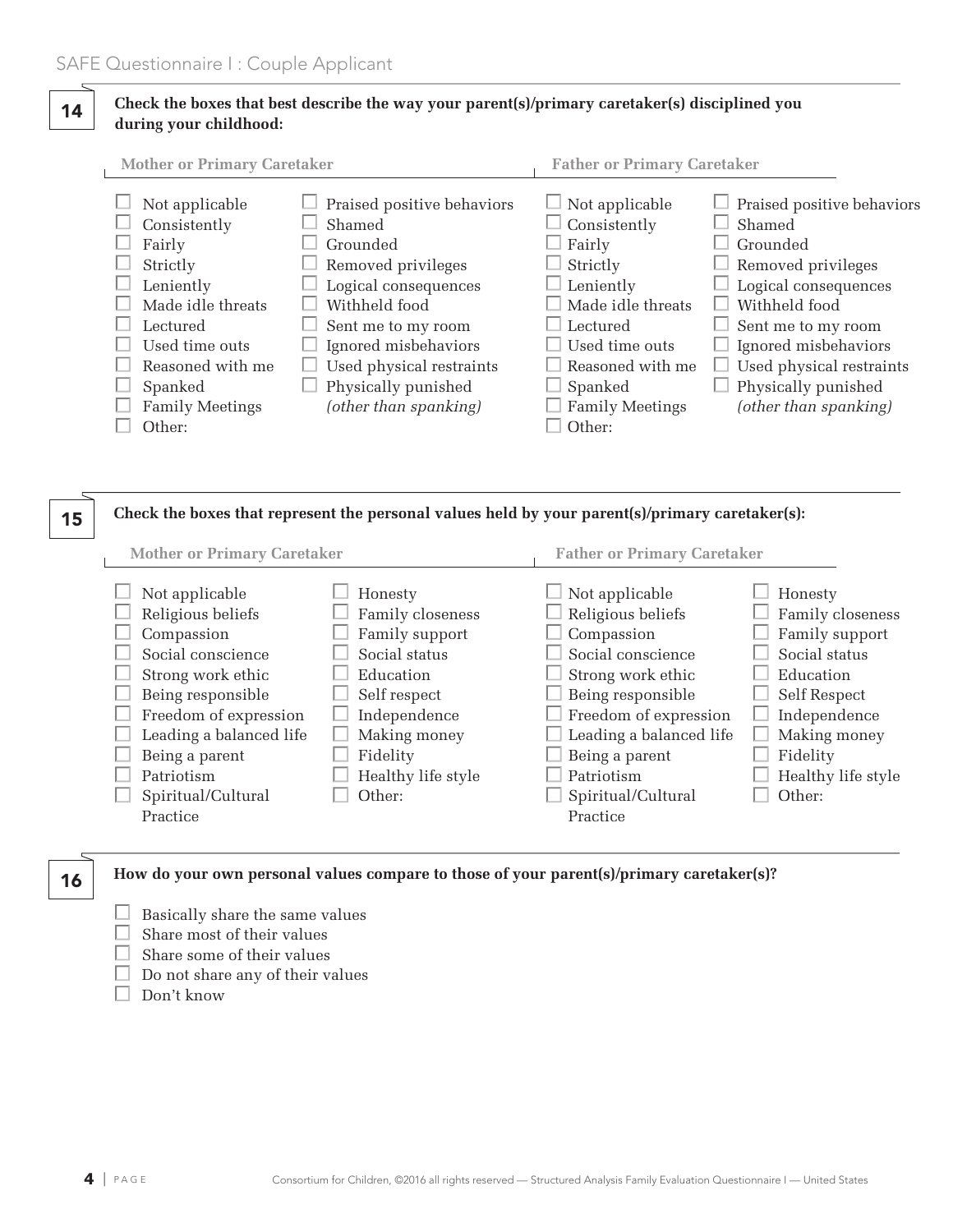### **Check the boxes that best describe your parents'/primary caretakers' attitudes about sexuality when you were a child:** 17

|    | <b>Mother or Primary Caretaker</b><br><b>Father or Primary Caretaker</b>                                                                                                                                                                                                                                                                                                                                                                                                                                                                                                                                                                                                                                                                               |
|----|--------------------------------------------------------------------------------------------------------------------------------------------------------------------------------------------------------------------------------------------------------------------------------------------------------------------------------------------------------------------------------------------------------------------------------------------------------------------------------------------------------------------------------------------------------------------------------------------------------------------------------------------------------------------------------------------------------------------------------------------------------|
|    | Unknown<br>Awkward discussing<br>Unknown<br>Awkward discussing<br>Open about sexuality<br>Believed sex was sinful<br>Believed sex was sinful<br>Open about sexuality<br>Comfortable discussing<br>Liberal sexual attitudes<br>Comfortable discussing<br>Liberal sexual attitudes<br>Old fashioned<br>Old fashioned<br>Conservative attitudes<br>Conservative attitudes<br>Never discussed sex<br>Never discussed sex<br>Sexually repressed<br>Sexually repressed<br>Sexually irresponsible<br>Sexually irresponsible<br>No sex before marriage<br>No sex before marriage<br>Supported<br>Condemned<br>Condemned<br>Supported<br>sex education<br>sex education<br>homosexuality<br>homosexuality<br>Knowledgeable<br>Other:<br>Knowledgeable<br>Other: |
| 18 | Check the boxes that best describe what you were like as a child (pre-teenage years):                                                                                                                                                                                                                                                                                                                                                                                                                                                                                                                                                                                                                                                                  |
|    | Rebellious<br>Awkward<br>Shy<br>Responsible<br>Happy<br>Sad<br>Self-confident<br>Disobedient<br>Curious<br>Temperamental<br>Stubborn<br>Friendly<br>Irresponsible<br>Outgoing<br>Compliant<br>Calm<br>Anxious/Nervous<br>Sickly<br>Thoughtful<br>Unhappy<br>Serious<br>Quiet<br>Aggressive<br>Active<br>Insecure<br>Other:<br>Fearful<br>Obedient<br>Hyperactive<br>Funny                                                                                                                                                                                                                                                                                                                                                                              |
| 19 | Check the boxes that best describe what you were like as a teenager:                                                                                                                                                                                                                                                                                                                                                                                                                                                                                                                                                                                                                                                                                   |
|    | Rebellious<br>Awkward<br>Shy<br>Happy<br>Responsible<br>Self-confident<br>Sad<br>Disobedient<br>Curious<br>Temperamental<br>Stubborn<br>Friendly<br>Outgoing<br>Compliant<br>Irresponsible<br>Anxious/Nervous<br>Sickly<br>Thoughtful<br>Unhappy<br>Calm<br>Serious<br>Quiet<br>Aggressive<br>Active<br>Insecure<br>Other:<br>Fearful<br>Obedient<br>Hyperactive<br>Funny                                                                                                                                                                                                                                                                                                                                                                              |
| 20 | When you were a child, with whom would you confide?                                                                                                                                                                                                                                                                                                                                                                                                                                                                                                                                                                                                                                                                                                    |
|    | $\Box$<br>Mother<br>Aunt(s)/Uncle(s)<br>Counselor(s)/Teacher(s)<br>Father<br>Stepparent<br>Psychiatrist(s)/Psychologist(s)/Social Worker(s)<br>Primary Caretaker(s)<br>Sibling(s)<br>Clergy<br>No One<br>Friends<br>Grandparent(s)<br>Cousin(s)<br>Others:                                                                                                                                                                                                                                                                                                                                                                                                                                                                                             |
| 21 | When you were a child or adolescent, did you require counseling or psychiatric care?                                                                                                                                                                                                                                                                                                                                                                                                                                                                                                                                                                                                                                                                   |
|    | Yes<br>$\Box$<br>No                                                                                                                                                                                                                                                                                                                                                                                                                                                                                                                                                                                                                                                                                                                                    |
| 22 | Are there issues, traumatic incidents or accidents from your childhood that currently cause you distress?                                                                                                                                                                                                                                                                                                                                                                                                                                                                                                                                                                                                                                              |
|    | No<br>Yes                                                                                                                                                                                                                                                                                                                                                                                                                                                                                                                                                                                                                                                                                                                                              |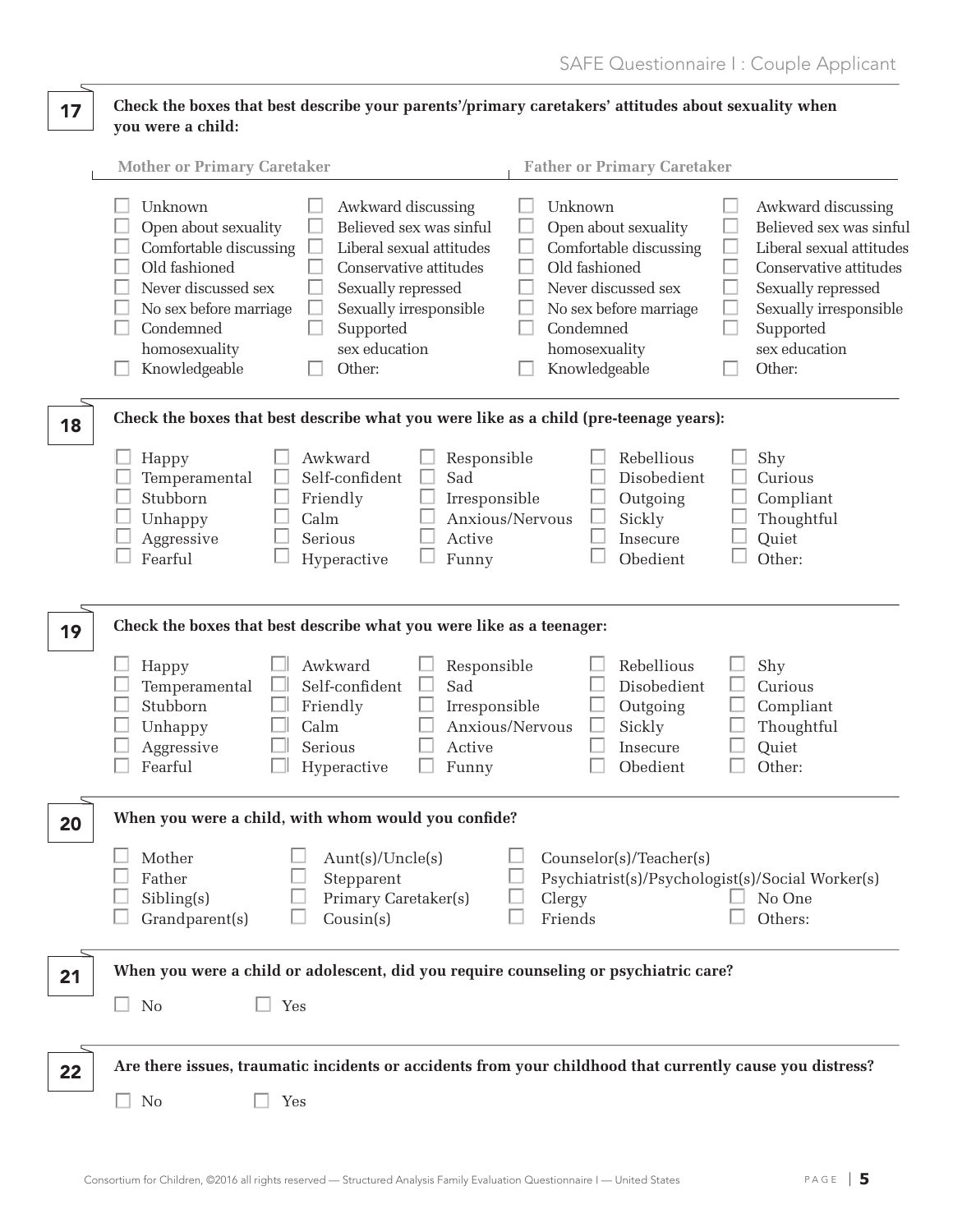| 23 | Check the boxes that best describe your early dating experiences:                                                                                                                                                                     |
|----|---------------------------------------------------------------------------------------------------------------------------------------------------------------------------------------------------------------------------------------|
|    | Didn't date<br>Traumatic<br>Extensive<br>Frightening<br>Too much too soon<br>Fun<br>Unusual<br>Exciting<br>Dull<br>Limited<br>Unremarkable<br>Pressured<br>Friendly<br>Other:<br>Chaperoned<br>In groups                              |
| 24 | Check the boxes that best describe your early sexual experiences:                                                                                                                                                                     |
|    | Unremarkable<br>Limited<br>Frightening<br>Pleasurable<br>Confusing<br>Unusual<br>Abusive<br>Traumatic<br>Shameful<br>Awkward<br>Romantic<br>Pressured<br>Regretful<br>Exciting<br>Amusing<br>Other:                                   |
| 25 | If you were married previously, how did your marriage(s) end?                                                                                                                                                                         |
|    | Divorce<br>Annulment<br>Not applicable<br>Death of spouse(s)                                                                                                                                                                          |
| 26 | If you were previously in a domestic partnership(s), how did your partnership(s) end?                                                                                                                                                 |
|    | Not applicable<br>Terminated partnership without legal agreement(s)<br>Death of partner(s)<br>Terminated partnership with legal agreement(s)                                                                                          |
| 27 | If you went through a divorce or terminated a domestic partnership, check the boxes that best<br>describe what the experience was like for you:                                                                                       |
|    | Not applicable<br>Painful<br>A relief<br>Crazy<br>Unfair<br>Frustrating<br>Long and drawn out<br>Easy<br>Fair<br>Expensive<br><b>Bitter</b><br>Depressing<br>Frightening<br>Other:<br>Amicable<br>$\label{eq:1} \textbf{Devastating}$ |
| 28 | Have you ever been in a custody dispute?                                                                                                                                                                                              |
|    | $\Box$ No<br>Yes                                                                                                                                                                                                                      |
| 29 | How long did you know your current spouse/partner before you were married or established<br>a domestic partner relationship?                                                                                                          |
|    | Less than 6 months<br>13 or more years<br>3 to 4 years<br>Less than a year<br>5 to 7 years<br>$1$ to $2$ years<br>8 to 12 years                                                                                                       |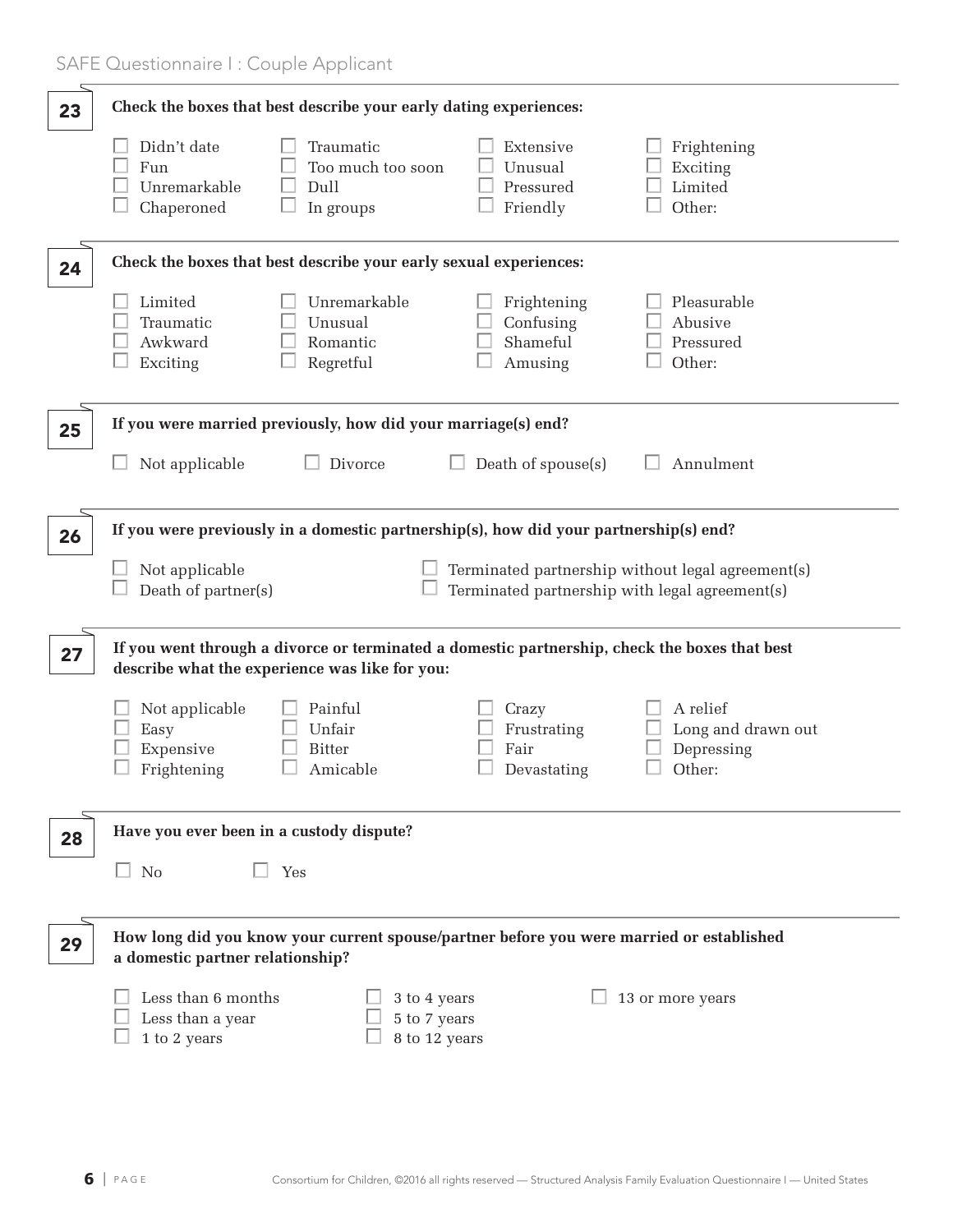| 30 | Check the boxes that best describe the characteristics of your current spouse/partner:                                                                                                       |                                                                                                                                                                                     |                                                                                                                                                                                                                                                                                                                                                             |  |
|----|----------------------------------------------------------------------------------------------------------------------------------------------------------------------------------------------|-------------------------------------------------------------------------------------------------------------------------------------------------------------------------------------|-------------------------------------------------------------------------------------------------------------------------------------------------------------------------------------------------------------------------------------------------------------------------------------------------------------------------------------------------------------|--|
|    | Religious<br>Uncaring<br>Appreciative<br>Affectionate<br>Compassionate<br>Dogmatic<br>Introvert<br>Emotional<br>Friendly<br>Rigid<br>Self-centered<br>Gentle<br>Good listener<br>Considerate | Playful<br>Distant<br>Thoughtful<br>Athletic<br>Workaholic<br>Prejudiced<br>Careful<br>Outgoing<br>Quick tempered<br>Worrier<br>Domineering<br>Supportive<br>Predictable<br>Anxious | Smart<br>Unhappy<br>Argumentative<br>Social<br>Competitive<br>Happy<br>Sarcastic<br>Unforgiving<br>Faultfinding<br>Understanding<br>Flexible<br>Honest<br>Abusive<br>Romantic<br>Moody<br>Generous<br>Stubborn<br>Dependable<br>Impulsive<br>Depressed<br>Good sense of humor<br>Tolerant<br>Kind<br>Communicative<br>Clear thinking<br>Energetic<br>Other: |  |
| 31 | Roles you play in relationship                                                                                                                                                               |                                                                                                                                                                                     | Check the boxes that best describe the various roles you and your spouse/partner play in the relationship:<br>Roles spouse/partner plays in relationship                                                                                                                                                                                                    |  |
|    | Head of household<br>Leader<br>Emotional one<br>Social planner<br>Initiator<br>Peacemaker<br>Comforter<br>Risk taker<br>Money manager<br>Homemaker                                           | Wage earner<br>Decision maker<br>Rational one<br>Organizer<br>Compromiser<br>Caregiver<br>Follower<br>Negotiator<br>Manager<br>Other:                                               | Head of household $\Box$<br>Wage earner<br>Leader<br>Decision maker<br>Emotional one<br>Rational one<br>Social planner<br>Organizer<br>Initiator<br>Compromiser<br>Caregiver<br>Peacemaker<br>Comforter<br>Follower<br>Risk taker<br>Negotiator<br>Money manager<br>Manager<br>Other:<br>Homemaker                                                          |  |
| 32 | How often do you and your spouse/partner argue?                                                                                                                                              |                                                                                                                                                                                     |                                                                                                                                                                                                                                                                                                                                                             |  |
|    | Never<br>Rarely<br>Once or twice a year                                                                                                                                                      | Once or twice a month<br>Once or twice a week<br>Almost daily                                                                                                                       | Once a day<br>Several times a day                                                                                                                                                                                                                                                                                                                           |  |
| 33 |                                                                                                                                                                                              |                                                                                                                                                                                     | Check the boxes that best describe the major areas of conflict between you and your spouse/partner:                                                                                                                                                                                                                                                         |  |
|    | Discipline of children<br>Religion<br>Alcohol/Drugs<br><b>Emotional closeness</b><br>Family involvement<br>Money                                                                             | Personal habits<br>Household chores<br>Work<br>Infidelity<br>Emotional separateness<br>Travel                                                                                       | Sexual relations<br>Personal expectations<br>Friends<br>Politics<br>Values<br>Leisure time<br>Shared activities<br>Separate activities<br>Time apart<br>Time together<br>Other:                                                                                                                                                                             |  |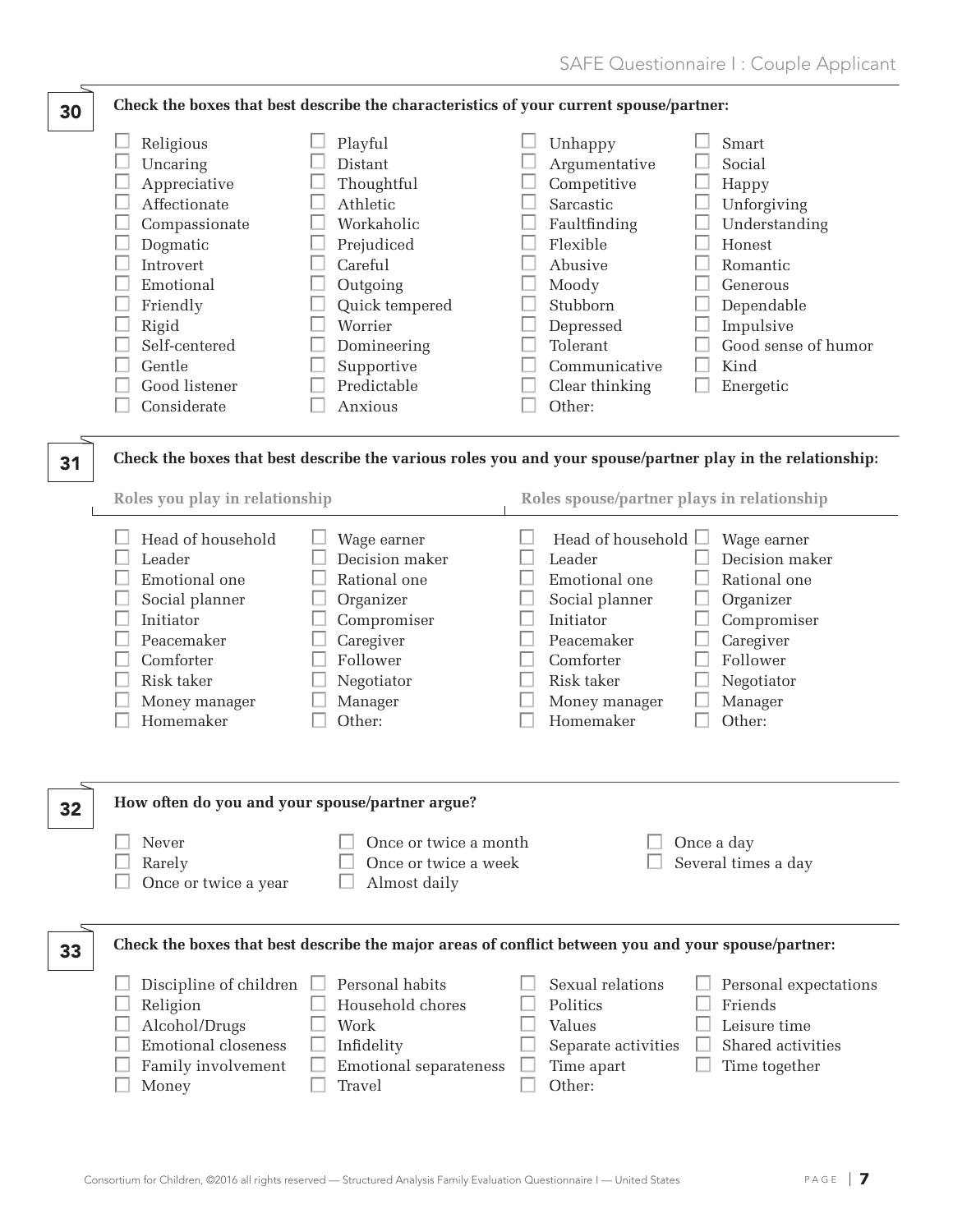| 34 | Check the boxes that best describe the way you typically react when you have a major disagreement<br>with your spouse/partner:                                                                  |                                                                                                                                                                                                       |                                                                                                                                                                                          |                                                                                                                                                                                                       |
|----|-------------------------------------------------------------------------------------------------------------------------------------------------------------------------------------------------|-------------------------------------------------------------------------------------------------------------------------------------------------------------------------------------------------------|------------------------------------------------------------------------------------------------------------------------------------------------------------------------------------------|-------------------------------------------------------------------------------------------------------------------------------------------------------------------------------------------------------|
|    | Give in and attempt to smooth things over<br>Sometimes pound or break things<br>Change the topic<br>Other:                                                                                      | Reach agreement through mutual give and take<br>Take time to think things over before discussing<br>Seek outside help such as a counselor/clergy person                                               | Agree to disagree<br>Sometimes yell and shout<br>Leave the house to cool off<br>Become silent<br>Try to outwit spouse/partner                                                            | Things get physical (pushing, shoving, hitting)                                                                                                                                                       |
| 35 |                                                                                                                                                                                                 | How sexually compatible are you and your spouse/partner?                                                                                                                                              |                                                                                                                                                                                          |                                                                                                                                                                                                       |
|    | Very compatible<br>Compatible                                                                                                                                                                   | Somewhat compatible<br>Not very compatible                                                                                                                                                            | Incompatible                                                                                                                                                                             |                                                                                                                                                                                                       |
| 36 |                                                                                                                                                                                                 | Have you and your spouse/partner ever gone through a difficult period that threatened your relationship?                                                                                              |                                                                                                                                                                                          |                                                                                                                                                                                                       |
|    | $\Box$ No<br>Yes                                                                                                                                                                                |                                                                                                                                                                                                       |                                                                                                                                                                                          |                                                                                                                                                                                                       |
|    |                                                                                                                                                                                                 |                                                                                                                                                                                                       |                                                                                                                                                                                          |                                                                                                                                                                                                       |
| 37 | Have you and your spouse/partner ever separated?                                                                                                                                                |                                                                                                                                                                                                       |                                                                                                                                                                                          |                                                                                                                                                                                                       |
|    | <b>No</b><br>Yes                                                                                                                                                                                |                                                                                                                                                                                                       |                                                                                                                                                                                          |                                                                                                                                                                                                       |
| 38 |                                                                                                                                                                                                 | Check the boxes that best describe your current relationship with your mother and father:                                                                                                             |                                                                                                                                                                                          |                                                                                                                                                                                                       |
|    | <b>Mother or Primary Caretaker</b>                                                                                                                                                              |                                                                                                                                                                                                       | <b>Father or Primary Caretaker</b>                                                                                                                                                       |                                                                                                                                                                                                       |
|    | Mother deceased<br>No contact<br>Strained<br>Distant<br>Caring<br><b>Emotionally intense</b><br>Flexible<br>Hostile<br>Understanding<br>Argumentative<br>Manipulative<br>Positive<br>Supportive | Dependent<br>Loving<br>Very close<br>Comfortable<br>Over involved<br>Not involved enough<br>On again/off again<br>Problematic<br>Enjoyable<br>Improving<br>Gratifying<br>I am caretaker for<br>Other: | Father deceased<br>No contact<br>Strained<br>Distant<br>Caring<br>Emotionally intense<br>Flexible<br>Hostile<br>Understanding<br>Argumentative<br>Manipulative<br>Positive<br>Supportive | Dependent<br>Loving<br>Very close<br>Comfortable<br>Over involved<br>Not involved enough<br>On again/off again<br>Problematic<br>Enjoyable<br>Improving<br>Gratifying<br>I am caretaker for<br>Other: |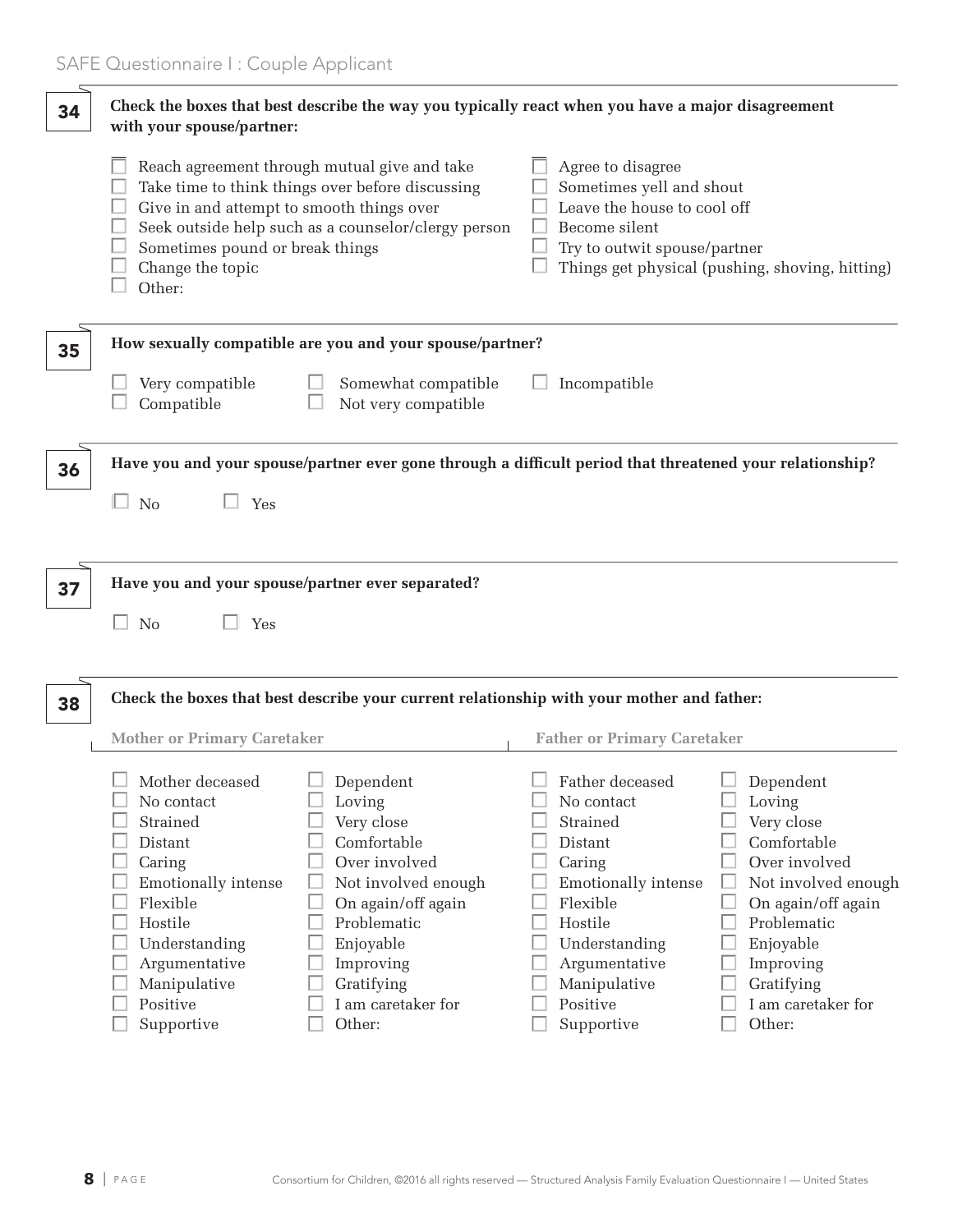| 39 | How helpful and supportive do you feel members of your extended family are/will be to you as a parent?                                                                                                                                                                                                                     |                                                                                                                                                                                                                                              |  |  |
|----|----------------------------------------------------------------------------------------------------------------------------------------------------------------------------------------------------------------------------------------------------------------------------------------------------------------------------|----------------------------------------------------------------------------------------------------------------------------------------------------------------------------------------------------------------------------------------------|--|--|
|    | Your side of the family                                                                                                                                                                                                                                                                                                    | Spouse/Partner's side of the family                                                                                                                                                                                                          |  |  |
|    | Not applicable<br>All family members are helpful and supportive<br>Most family members are helpful and supportive<br>About half are helpful and supportive<br>Few are helpful and supportive<br>No family members are helpful and supportive                                                                               | Not applicable<br>All family members are helpful and supportive<br>Most family members are helpful and supportive<br>About half are helpful and supportive<br>Few are helpful and supportive<br>No family members are helpful and supportive |  |  |
| 40 | In some families, different viewpoints concerning such things as life-style, personal values, religion,<br>socio/economic status, sexual orientation, politics, etc., interfere with family relationships. To what<br>degree is that the case in your family?                                                              |                                                                                                                                                                                                                                              |  |  |
|    | Issues such as these do not interfere with relationships within my family<br>Issues such as these seldom interfere with relationships within my family<br>Occasionally issues such as these interfere with relationships within my family<br>Frequently issues such as these interfere with relationships within my family |                                                                                                                                                                                                                                              |  |  |
| 41 | How comfortable are members of your extended family when it comes to being around and relating<br>to children?                                                                                                                                                                                                             |                                                                                                                                                                                                                                              |  |  |
|    | Your side of the family                                                                                                                                                                                                                                                                                                    | <b>Spouse/Partner's side of the family</b>                                                                                                                                                                                                   |  |  |
|    | Not applicable<br>All family members are comfortable<br>Most family members are comfortable<br>About half are comfortable<br>Few are comfortable<br>No family members are comfortable                                                                                                                                      | Not applicable<br>All family members are comfortable<br>Most family members are comfortable<br>About half are comfortable<br>Few are comfortable<br>No family members are comfortable                                                        |  |  |
| 42 | List your siblings according to how close or distant your relationship is with them:                                                                                                                                                                                                                                       |                                                                                                                                                                                                                                              |  |  |
|    | I don't have any brothers or sisters                                                                                                                                                                                                                                                                                       |                                                                                                                                                                                                                                              |  |  |
| 43 | How many members of your immediate and extended family are ready, willing and able to fully<br>accept an unrelated child into the family?                                                                                                                                                                                  |                                                                                                                                                                                                                                              |  |  |
|    | All family members are ready, willing and able to fully accept<br>Most family members are ready, willing and able to fully accept<br>About half are ready, willing and able to fully accept<br>Few are ready, willing and able to fully accept<br>No family member is ready, willing and able to fully accept              |                                                                                                                                                                                                                                              |  |  |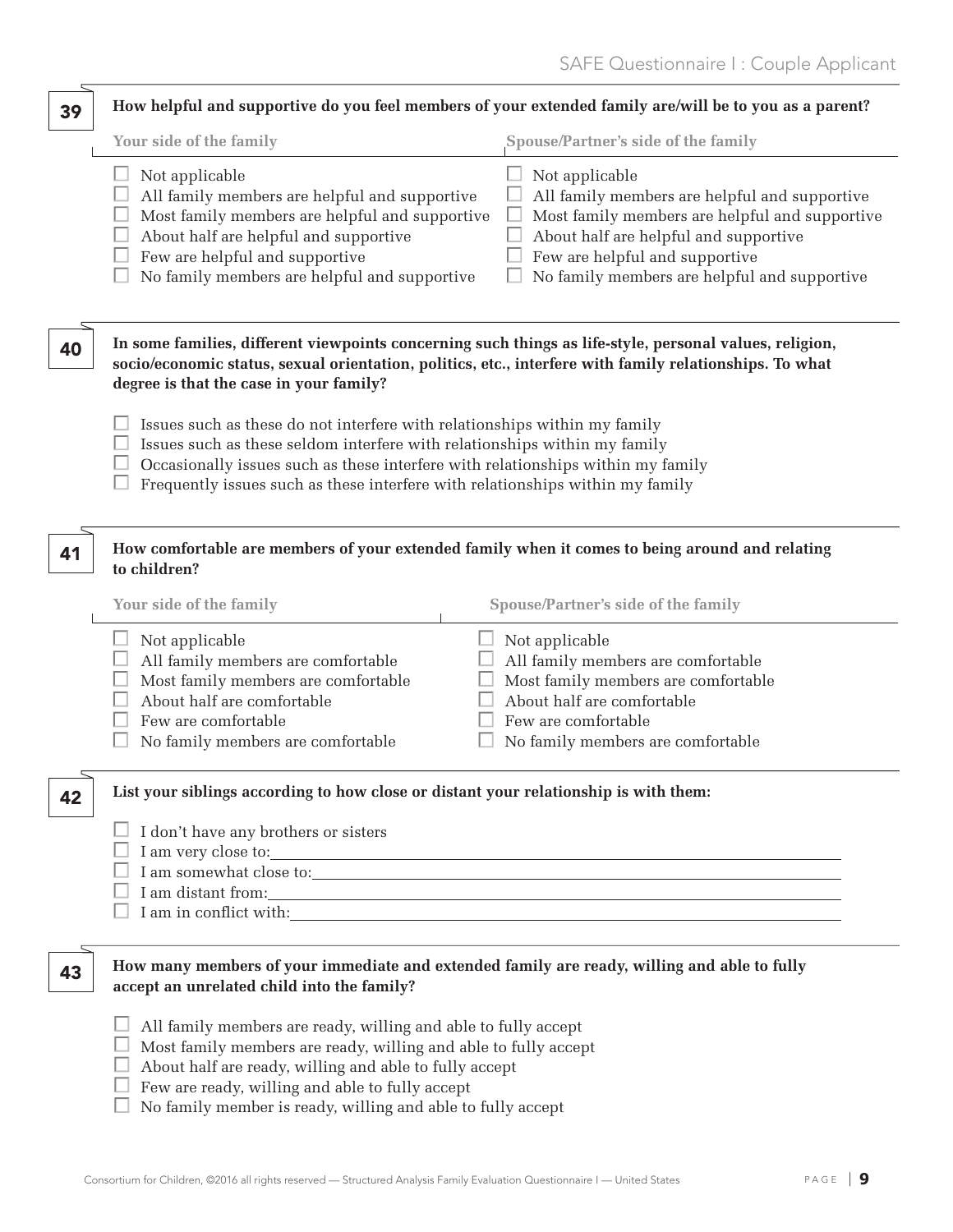| 44 | How many people in your life, outside of your family, are ready, willing and able to provide<br>you support as a parent?                                                                                                                                                                                                                                                                                                                                                                                                                                                                                    |
|----|-------------------------------------------------------------------------------------------------------------------------------------------------------------------------------------------------------------------------------------------------------------------------------------------------------------------------------------------------------------------------------------------------------------------------------------------------------------------------------------------------------------------------------------------------------------------------------------------------------------|
|    | There are numerous people who are ready, willing and able to be supportive<br>There are several people who are ready, willing and able to be supportive<br>There are a few select people who are ready, willing and able to be supportive<br>There is one person who is ready, willing and able to be supportive<br>There is nobody who is ready, willing and able to be supportive                                                                                                                                                                                                                         |
| 45 | How many people in your life cause you serious conflict and stress?                                                                                                                                                                                                                                                                                                                                                                                                                                                                                                                                         |
|    | There are numerous people who cause me serious conflict and stress<br>There are several people who cause me serious conflict and stress<br>There are a few select people who cause me serious conflict and stress<br>There is one person who causes me serious conflict and stress<br>There is nobody who causes me serious conflict and stress                                                                                                                                                                                                                                                             |
| 46 | Check the boxes that best describe your community involvement:                                                                                                                                                                                                                                                                                                                                                                                                                                                                                                                                              |
|    | Have no friends that I socialize with<br>Active in politics<br>Have a few friends that I socialize with<br>Regular attendance at religious services<br>Occasional attendance at religious services<br>Have many friends that I socialize with<br>Rarely/Never attend religious services<br>Regular involvement in social organizations<br>Occasional involvement in social organizations<br>Active in community organizations<br>Occasional involvement in community organizations<br>Rarely get involved in social organizations<br>Cultural events<br>No involvement in community organizations<br>Other: |
| 47 | If you are employed outside of the home, how many hours per week do you work?                                                                                                                                                                                                                                                                                                                                                                                                                                                                                                                               |
|    | 20 - 30 hours<br>Not applicable<br>41-50 hours<br>Less than 20 hours<br>31 - 40 hours<br>More than 50 hours                                                                                                                                                                                                                                                                                                                                                                                                                                                                                                 |
| 48 | If you are employed outside of the home, how long have you worked at your current job?                                                                                                                                                                                                                                                                                                                                                                                                                                                                                                                      |
|    | $\square$ years and ________ months<br>Not applicable                                                                                                                                                                                                                                                                                                                                                                                                                                                                                                                                                       |
| 49 | Whether you work inside or outside the home, do you enjoy your work?                                                                                                                                                                                                                                                                                                                                                                                                                                                                                                                                        |
|    | $\Box$ Most of the time<br>$\Box$ Some of the time<br>$\Box$ All of the time<br>$\Box$ No                                                                                                                                                                                                                                                                                                                                                                                                                                                                                                                   |
| 50 | Have you ever been fired?                                                                                                                                                                                                                                                                                                                                                                                                                                                                                                                                                                                   |
|    | No<br>Yes                                                                                                                                                                                                                                                                                                                                                                                                                                                                                                                                                                                                   |